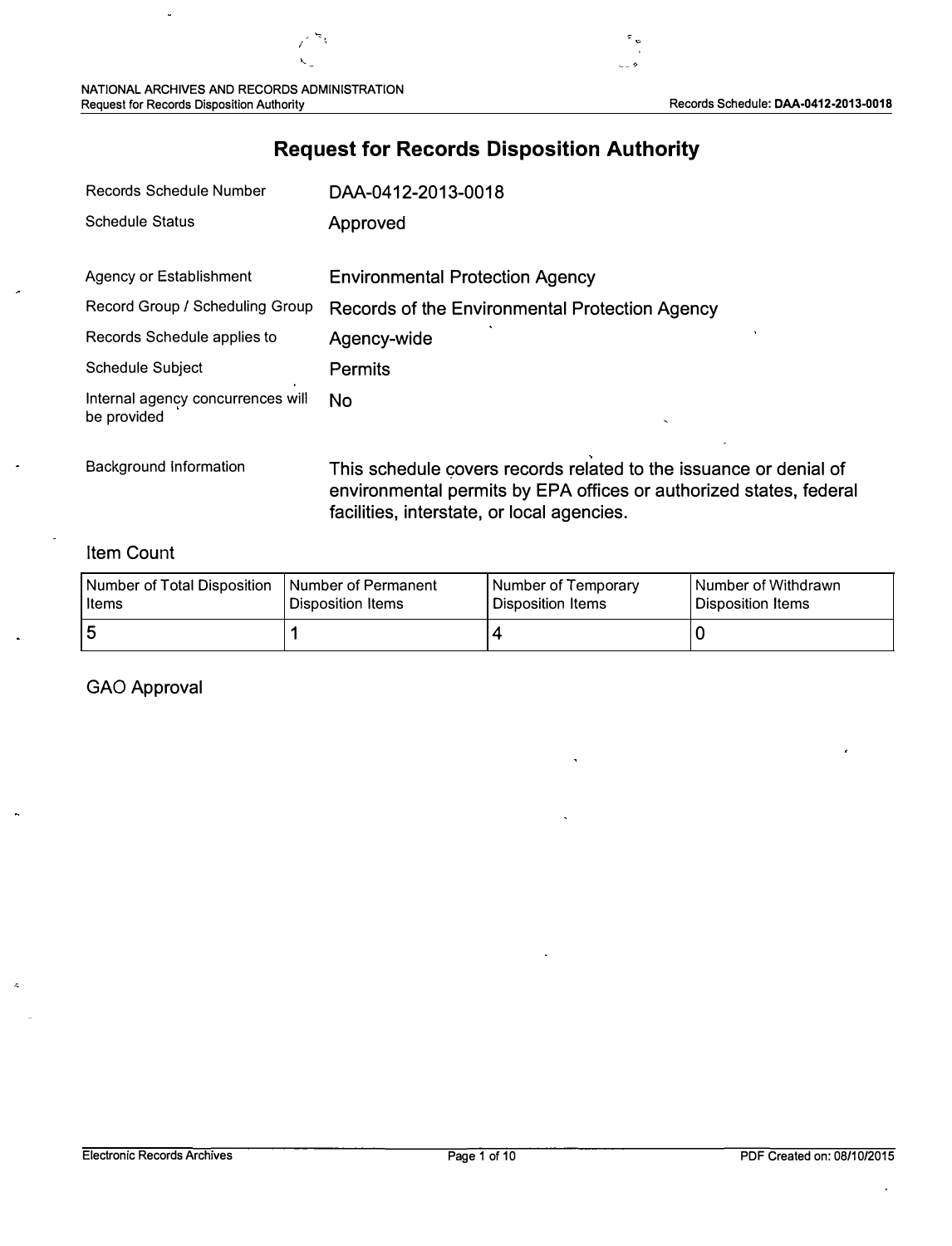$\ddot{\phantom{0}}$ 

\_\_ \_/

# Outline of Records Schedule Items for DM-0412-2013-0018

| Sequence Number     |                                                                                                                                                                                         |
|---------------------|-----------------------------------------------------------------------------------------------------------------------------------------------------------------------------------------|
| 1                   | <b>Permits</b>                                                                                                                                                                          |
| 1.1                 | Historically significant permits<br>Disposition Authority Number: DAA-0412-2013-0018-0001                                                                                               |
| 1.2<br>$\mathbf{A}$ | Administrative records for historically significant permits<br>Disposition Authority Number: DAA-0412-2013-0018-0002                                                                    |
| 1.3                 | Routine permits<br>Disposition Authority Number: DAA-0412-2013-0018-0003                                                                                                                |
| 1.4                 | Dredging and fill permits (except the 404 program under Section 404 of the Clea<br>n Water Act (CWA) covered by schedule 1035)<br>Disposition Authority Number: DAA-0412-2013-0018-0004 |
| 1.5                 | Financial and state assurance documents<br>Disposition Authority Number: DAA-0412-2013-0018-0005                                                                                        |

 $\mathcal{E}$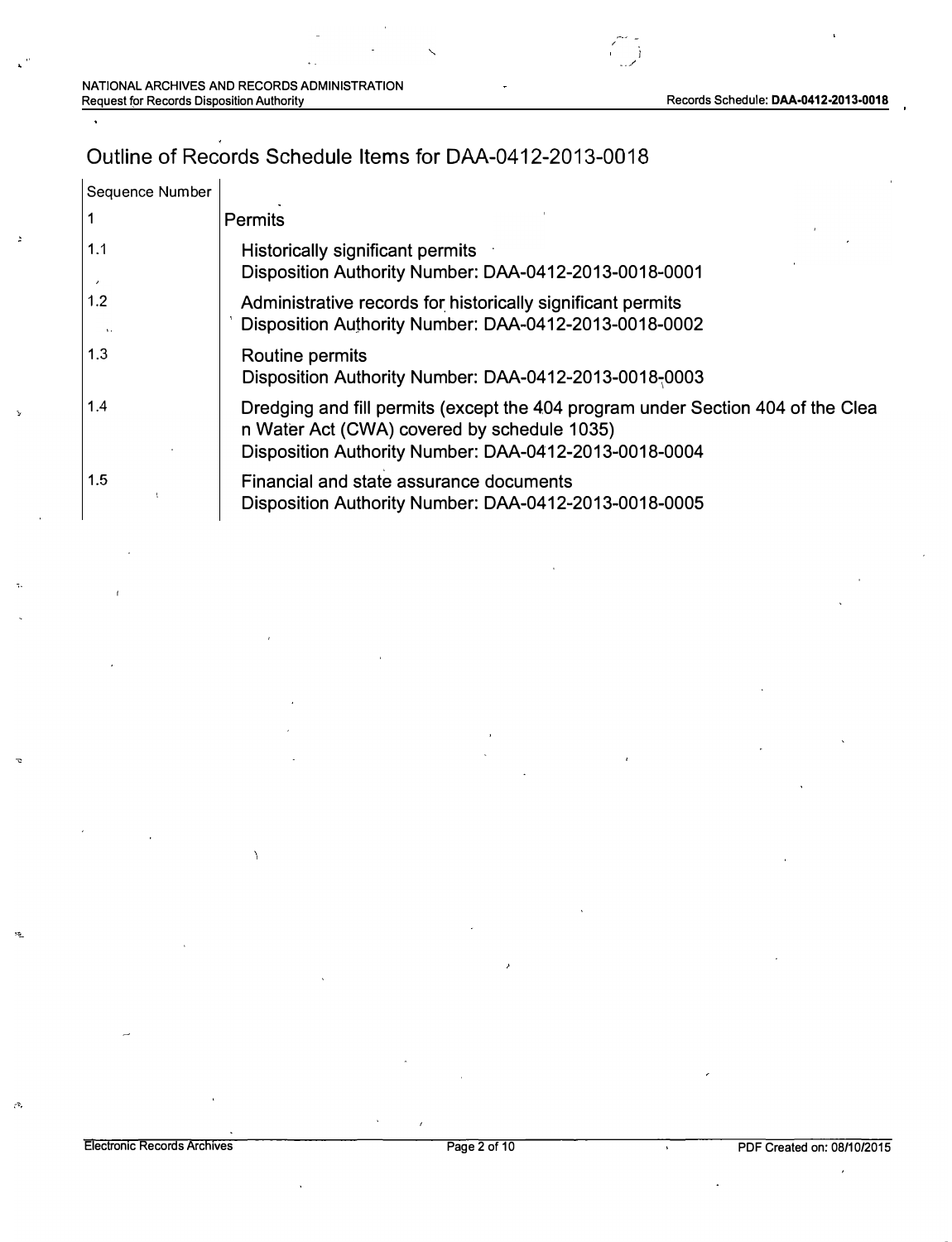## Records Schedule Items

Sequence Number 1 1.1  $\overline{a}$ **Permits** Historically significant permits Disposition Authority Number DAA-0412-2013-0018-0001 Includes, but is not limited to: Resource Conservation and Recovery Act (RCRA) generators, transporters, and treatment, storage, and disposal (TSD) facilities files for RQRA land disposal permits, including notification forms, permit applications and modifications, background and supporting documentation, public notices, drafts and final permits, comments and records of public meetings, fact sheets, exception reports, appeals, import and export notifications, closure and postclosure documents, inspection reports, court orders, manifests, delistings, correspondence, records relating to interim status, and related records; and underground injection control (UIC) Class I, 11, 111, V, and VI permits, when EPA is the permitting authority, UIC aquifer exemptions, land ban petitions, monitoring reports for UIC Class I permits, including permit applications and final permits, permit modifications, background and supporting documentation, public notices, documentation of compliance with statutory requirements (e.g., Wild and Scenic Rivers Act, Endangered Species Act, National Historic Preservation Act), comments and records of public meetings, fact sheets, exception reports, appeals, correspondence, and related records. Final Disposition **Permanent** Item Status **Active**  Is this item media neutral? **Yes**  Do any of the records covered **Yes**  by this item currently exist in electronic format(s) other thancemail and word processing? Do any of the records covered Yes by this item exist as structured electronic data? Manual Citation EPA 1047 item a GRS or Superseded Authority Citation Manual Title N 1-412-08-6a(1) N1-412-08-6a(2) N1-412-07-6a(1) N1-412-07-6a(2)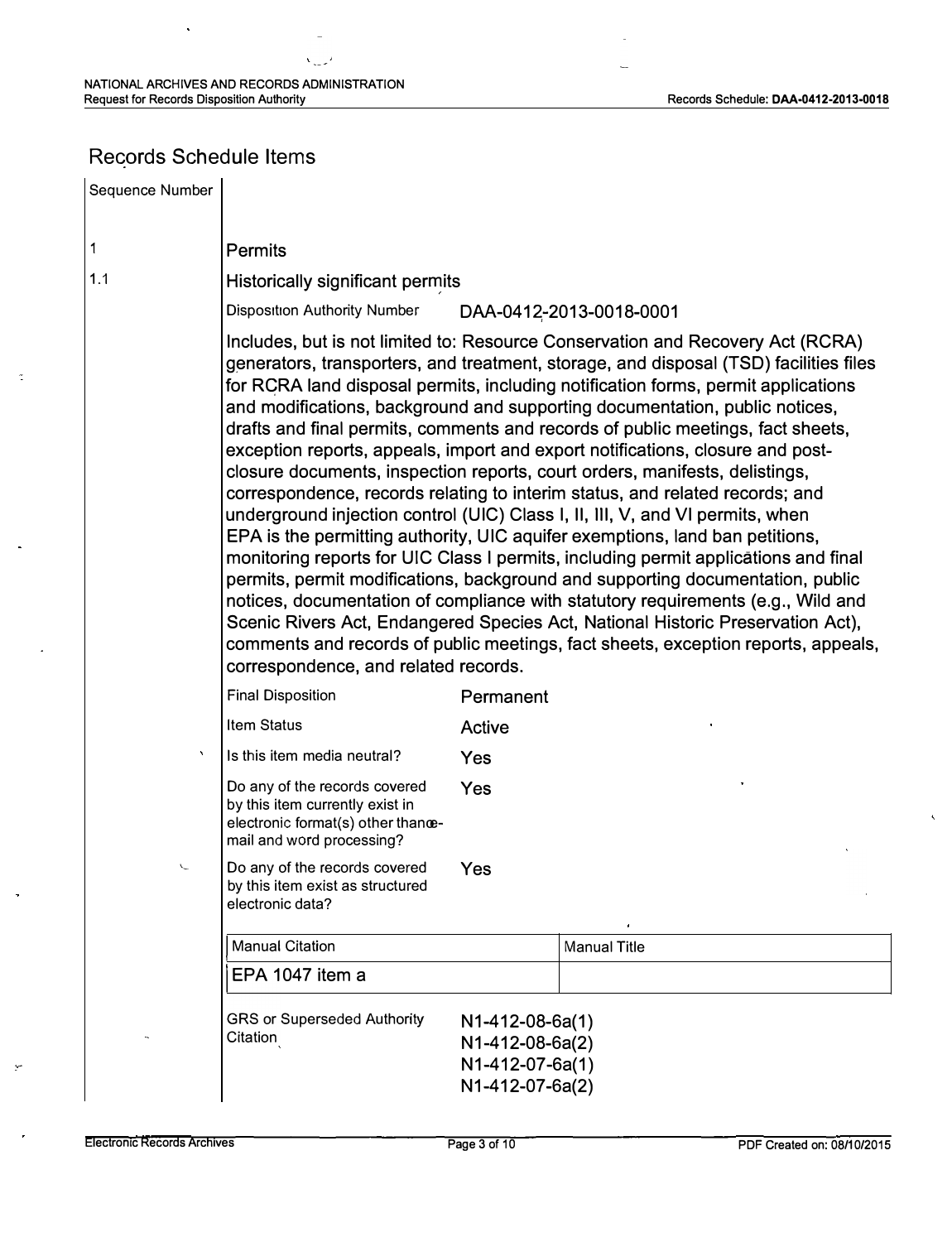$\ddot{\phantom{a}}$ 

|     | <b>Disposition Instruction</b>                                                                                                                                                                                                                                                                                                                                                                                                                                                                                                                                                                                                                                                                                                                                                                                        |                                                                                                                                                                                                                                                                                                                                                                                                                                                                                                                                   |  |  |
|-----|-----------------------------------------------------------------------------------------------------------------------------------------------------------------------------------------------------------------------------------------------------------------------------------------------------------------------------------------------------------------------------------------------------------------------------------------------------------------------------------------------------------------------------------------------------------------------------------------------------------------------------------------------------------------------------------------------------------------------------------------------------------------------------------------------------------------------|-----------------------------------------------------------------------------------------------------------------------------------------------------------------------------------------------------------------------------------------------------------------------------------------------------------------------------------------------------------------------------------------------------------------------------------------------------------------------------------------------------------------------------------|--|--|
|     | <b>Cutoff Instruction</b>                                                                                                                                                                                                                                                                                                                                                                                                                                                                                                                                                                                                                                                                                                                                                                                             | Close RCRA records at permit termination if post-<br>closure care is not required; if post-closure care is<br>required, close records at completion of post-closure<br>care period. Close UIC records when a well has been<br>properly plugged, abandoned and terminated per<br>EPA requirements, or when a permit application has<br>been denied or withdrawn, or when a determination<br>has been made that a permit is not required, or if the<br>permit has been issued and not acted upon by the<br>company within one year. |  |  |
|     | <b>Transfer to the National Archives</b><br>for Accessioning                                                                                                                                                                                                                                                                                                                                                                                                                                                                                                                                                                                                                                                                                                                                                          | Transfer electronic records to the National Archives<br>5 years after file closure. Transfer non-electronic<br>records to the National Archives 15 years after file<br>closure.                                                                                                                                                                                                                                                                                                                                                   |  |  |
|     | <b>Additional Information</b>                                                                                                                                                                                                                                                                                                                                                                                                                                                                                                                                                                                                                                                                                                                                                                                         |                                                                                                                                                                                                                                                                                                                                                                                                                                                                                                                                   |  |  |
|     | What will be the date span of the<br>initial transfer of records to the<br><b>National Archives?</b>                                                                                                                                                                                                                                                                                                                                                                                                                                                                                                                                                                                                                                                                                                                  | <b>Unknown</b><br>Transfer of these records is ongoing.                                                                                                                                                                                                                                                                                                                                                                                                                                                                           |  |  |
|     | How frequently will your agency<br>transfer these records to the<br><b>National Archives?</b>                                                                                                                                                                                                                                                                                                                                                                                                                                                                                                                                                                                                                                                                                                                         | <b>Unknown</b><br>Transfer of these records is ongoing.                                                                                                                                                                                                                                                                                                                                                                                                                                                                           |  |  |
| 1.2 | Administrative records for historically significant permits                                                                                                                                                                                                                                                                                                                                                                                                                                                                                                                                                                                                                                                                                                                                                           |                                                                                                                                                                                                                                                                                                                                                                                                                                                                                                                                   |  |  |
|     | <b>Disposition Authority Number</b>                                                                                                                                                                                                                                                                                                                                                                                                                                                                                                                                                                                                                                                                                                                                                                                   | DAA-0412-2013-0018-0002                                                                                                                                                                                                                                                                                                                                                                                                                                                                                                           |  |  |
|     | Includes, but is not limited to: administrative records for RCRA land disposal<br>permits when EPA is the permitting authority, if maintained separately from the<br>permit file, including permit applications, draft permits or notices of intent to deny,<br>statements of basis and documentation, comments received during the public<br>comment period, public hearing transcripts, final permits, and related records;<br>and administrative records for UIC and UIC land ban exemptions, if maintained<br>separately from the permit file, including land ban petitions, permit applications,<br>draft permits or notices of intent to deny, statements of basis and documentation,<br>comments received during the public comment period, public hearing transcripts,<br>final permits, and related records. |                                                                                                                                                                                                                                                                                                                                                                                                                                                                                                                                   |  |  |
|     | <b>Final Disposition</b>                                                                                                                                                                                                                                                                                                                                                                                                                                                                                                                                                                                                                                                                                                                                                                                              | Temporary                                                                                                                                                                                                                                                                                                                                                                                                                                                                                                                         |  |  |
|     | <b>Item Status</b>                                                                                                                                                                                                                                                                                                                                                                                                                                                                                                                                                                                                                                                                                                                                                                                                    | <b>Active</b>                                                                                                                                                                                                                                                                                                                                                                                                                                                                                                                     |  |  |
|     | Is this item media neutral?                                                                                                                                                                                                                                                                                                                                                                                                                                                                                                                                                                                                                                                                                                                                                                                           | Yes                                                                                                                                                                                                                                                                                                                                                                                                                                                                                                                               |  |  |
|     | Do any of the records covered<br>by this item currently exist in                                                                                                                                                                                                                                                                                                                                                                                                                                                                                                                                                                                                                                                                                                                                                      | Yes                                                                                                                                                                                                                                                                                                                                                                                                                                                                                                                               |  |  |

 $\ddot{\phantom{a}}$ 

 $\mathbf{r} = \mathbf{r}$ 

 $\ddot{\phantom{1}}$ 

þ,

 $\lambda$ 

 $\boldsymbol{\beta}$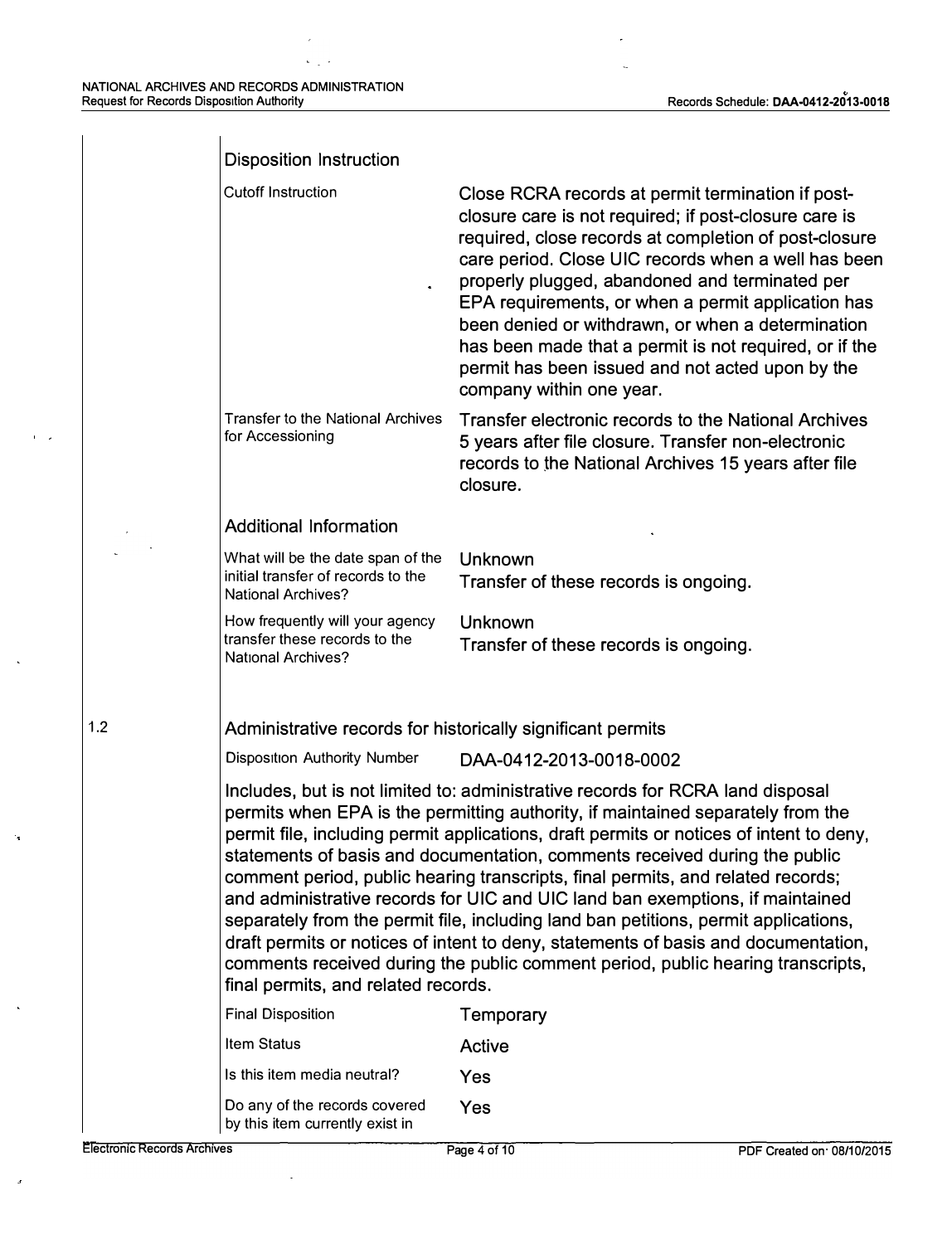$\mathbf{r}$ 

| electronic format(s) other thanœ-<br>mail and word processing?                                                                                                                                                                                                                                                                                                                                                                                                                                                                                                                                                                                                                                                                                                                                                                                                                                                                                                                                                                                                                                                                                                                                                                                                                                                                                                                                                                                                                                                                                                                                                                                                                                                                                                                                                                                                                                                                            |
|-------------------------------------------------------------------------------------------------------------------------------------------------------------------------------------------------------------------------------------------------------------------------------------------------------------------------------------------------------------------------------------------------------------------------------------------------------------------------------------------------------------------------------------------------------------------------------------------------------------------------------------------------------------------------------------------------------------------------------------------------------------------------------------------------------------------------------------------------------------------------------------------------------------------------------------------------------------------------------------------------------------------------------------------------------------------------------------------------------------------------------------------------------------------------------------------------------------------------------------------------------------------------------------------------------------------------------------------------------------------------------------------------------------------------------------------------------------------------------------------------------------------------------------------------------------------------------------------------------------------------------------------------------------------------------------------------------------------------------------------------------------------------------------------------------------------------------------------------------------------------------------------------------------------------------------------|
| Do any of the records covered<br>by this item exist as structured<br>electronic data?                                                                                                                                                                                                                                                                                                                                                                                                                                                                                                                                                                                                                                                                                                                                                                                                                                                                                                                                                                                                                                                                                                                                                                                                                                                                                                                                                                                                                                                                                                                                                                                                                                                                                                                                                                                                                                                     |
| <b>Manual Citation</b>                                                                                                                                                                                                                                                                                                                                                                                                                                                                                                                                                                                                                                                                                                                                                                                                                                                                                                                                                                                                                                                                                                                                                                                                                                                                                                                                                                                                                                                                                                                                                                                                                                                                                                                                                                                                                                                                                                                    |
| EPA 1047 item b                                                                                                                                                                                                                                                                                                                                                                                                                                                                                                                                                                                                                                                                                                                                                                                                                                                                                                                                                                                                                                                                                                                                                                                                                                                                                                                                                                                                                                                                                                                                                                                                                                                                                                                                                                                                                                                                                                                           |
| <b>GRS or Superseded Authority</b><br>Citation                                                                                                                                                                                                                                                                                                                                                                                                                                                                                                                                                                                                                                                                                                                                                                                                                                                                                                                                                                                                                                                                                                                                                                                                                                                                                                                                                                                                                                                                                                                                                                                                                                                                                                                                                                                                                                                                                            |
| <b>Disposition Instruction</b>                                                                                                                                                                                                                                                                                                                                                                                                                                                                                                                                                                                                                                                                                                                                                                                                                                                                                                                                                                                                                                                                                                                                                                                                                                                                                                                                                                                                                                                                                                                                                                                                                                                                                                                                                                                                                                                                                                            |
| <b>Cutoff Instruction</b>                                                                                                                                                                                                                                                                                                                                                                                                                                                                                                                                                                                                                                                                                                                                                                                                                                                                                                                                                                                                                                                                                                                                                                                                                                                                                                                                                                                                                                                                                                                                                                                                                                                                                                                                                                                                                                                                                                                 |
| <b>Retention Period</b>                                                                                                                                                                                                                                                                                                                                                                                                                                                                                                                                                                                                                                                                                                                                                                                                                                                                                                                                                                                                                                                                                                                                                                                                                                                                                                                                                                                                                                                                                                                                                                                                                                                                                                                                                                                                                                                                                                                   |
| <b>Additional Information</b>                                                                                                                                                                                                                                                                                                                                                                                                                                                                                                                                                                                                                                                                                                                                                                                                                                                                                                                                                                                                                                                                                                                                                                                                                                                                                                                                                                                                                                                                                                                                                                                                                                                                                                                                                                                                                                                                                                             |
| <b>GAO Approval</b>                                                                                                                                                                                                                                                                                                                                                                                                                                                                                                                                                                                                                                                                                                                                                                                                                                                                                                                                                                                                                                                                                                                                                                                                                                                                                                                                                                                                                                                                                                                                                                                                                                                                                                                                                                                                                                                                                                                       |
| Routine permits                                                                                                                                                                                                                                                                                                                                                                                                                                                                                                                                                                                                                                                                                                                                                                                                                                                                                                                                                                                                                                                                                                                                                                                                                                                                                                                                                                                                                                                                                                                                                                                                                                                                                                                                                                                                                                                                                                                           |
| <b>Disposition Authority Number</b>                                                                                                                                                                                                                                                                                                                                                                                                                                                                                                                                                                                                                                                                                                                                                                                                                                                                                                                                                                                                                                                                                                                                                                                                                                                                                                                                                                                                                                                                                                                                                                                                                                                                                                                                                                                                                                                                                                       |
| Administrative records for permits excluding those covered by item b, including<br>permit applications, draft permits or notices of intent to deny, statements of basis<br>and documentation, comments receiving during the public comment period,<br>public hearing transcripts, final permits, and related records; other permit files<br>such as UIC (excluding where EPA is the permitting authority and UIC aquifer<br>exemptions covered by item a), national pollutant discharge elimination system<br>(NPDES), pretreatment, sewage treatment, ocean dumping, new source review<br>(NSR) (including prevention of significant deterioration (PSD), nonattainment<br>NSR, and minor NSR), and Toxic Substances Control Act (TSCA) polychlorinated<br>biphenyls (PCB) disposal, including draft and final permits, permit modifications,<br>background and supporting documentation, public notices, comments and<br>records of public meetings, fact sheets, exception reports, appeals, delistings,<br>correspondence, and related records (except those covered in items a and d);<br>RCRA permits excluding RCRA land disposal covered by item a, including facilities<br>that comply with regulations without following the usual permitting process, and<br>contains notification forms, permit applications and modifications, background<br>and supporting documentation, public notices, drafts and final permits, comments<br>and records of public meetings, fact sheets, exception reports, appeals, import<br>and export notifications, closure and post-closure documents, inspection reports,<br>court orders, manifests, delistings, correspondence, records relating to interim<br>status, and related records; and UIC Class V survey forms where the facilities<br>have responded that there is no shallow well on their property and do not require a<br>permit, or businesses change ownership or go bankrupt. |

1.3

 $\mathbf{r}$ 

 $\cdot$ 

 $\ddot{ }$ 

 $\ddot{\phantom{a}}$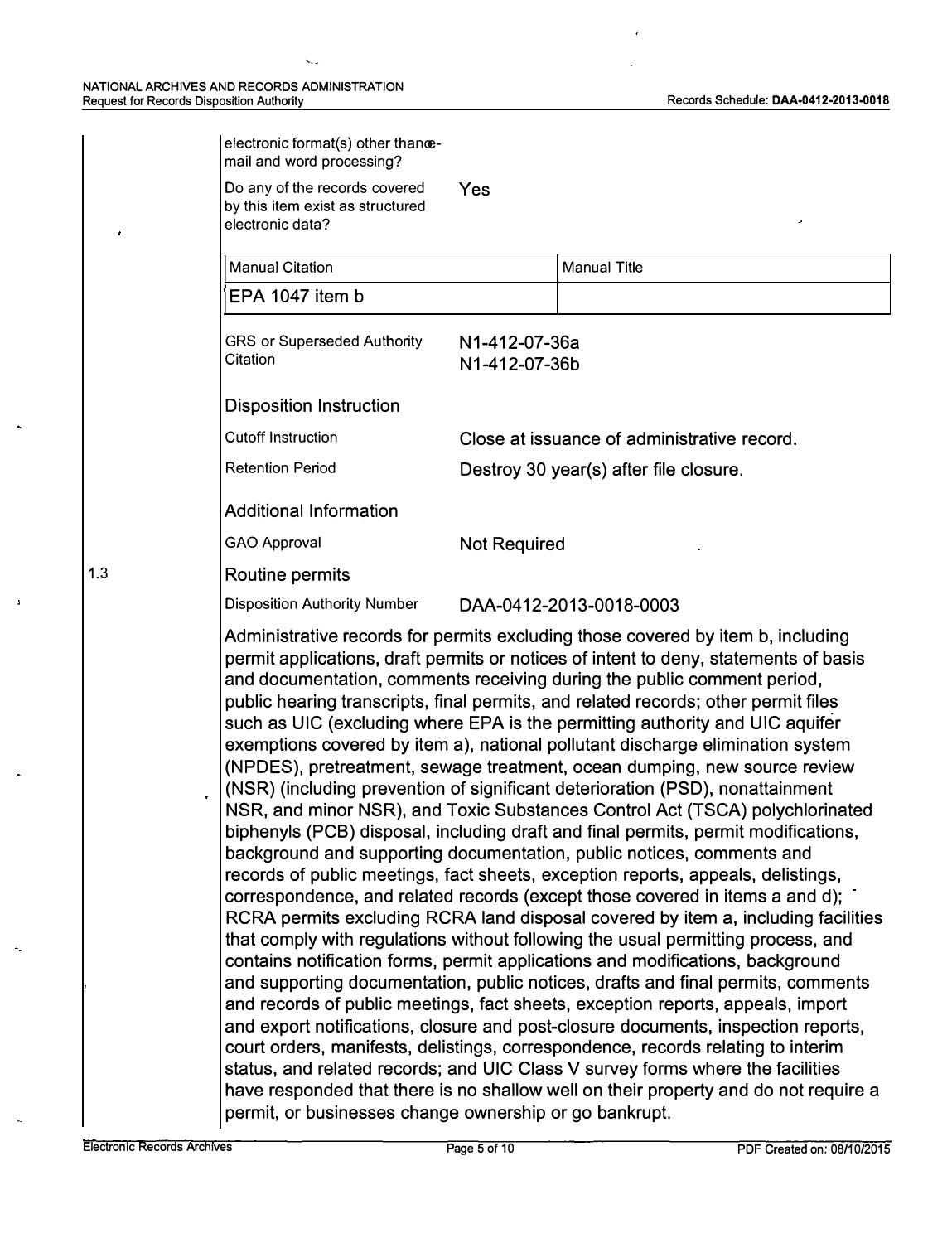$\bar{\zeta}$ 

 $\overline{a}$ 

 $\bar{\zeta}$ 

 $\hat{\mathcal{D}}$  ,  $\bar{\nabla}_2$ 

| <b>Final Disposition</b>                                                                                                            | Temporary                                                                                                                                   |                                                                                  |  |
|-------------------------------------------------------------------------------------------------------------------------------------|---------------------------------------------------------------------------------------------------------------------------------------------|----------------------------------------------------------------------------------|--|
| <b>Item Status</b>                                                                                                                  | Active                                                                                                                                      |                                                                                  |  |
| Is this item media neutral?                                                                                                         | Yes                                                                                                                                         |                                                                                  |  |
| Do any of the records covered<br>by this item currently exist in<br>electronic format(s) other thanœ-<br>mail and word processing?  | Yes                                                                                                                                         |                                                                                  |  |
| Do any of the records covered<br>by this item exist as structured<br>electronic data?                                               | Yes                                                                                                                                         |                                                                                  |  |
| <b>Manual Citation</b>                                                                                                              |                                                                                                                                             | <b>Manual Title</b>                                                              |  |
| EPA 1047 item c                                                                                                                     |                                                                                                                                             |                                                                                  |  |
| <b>GRS or Superseded Authority</b><br>Citation                                                                                      | N1-412-08-6b<br>N1-412-08-6c<br>N1-412-07-36c<br>N1-412-07-36d<br>N1-412-07-6b                                                              |                                                                                  |  |
| <b>Disposition Instruction</b>                                                                                                      |                                                                                                                                             |                                                                                  |  |
| <b>Cutoff Instruction</b>                                                                                                           | Close when administrative record is issued, or permit<br>is renewed or terminated, or when no longer needed<br>for current agency business. |                                                                                  |  |
| <b>Retention Period</b>                                                                                                             | Destroy 10 year(s) after file closure.                                                                                                      |                                                                                  |  |
| <b>Additional Information</b>                                                                                                       |                                                                                                                                             |                                                                                  |  |
| <b>GAO Approval</b>                                                                                                                 | <b>Not Required</b>                                                                                                                         |                                                                                  |  |
| Water Act (CWA) covered by schedule 1035)                                                                                           |                                                                                                                                             | Dredging and fill permits (except the 404 program under Section 404 of the Clean |  |
| <b>Disposition Authority Number</b>                                                                                                 |                                                                                                                                             | DAA-0412-2013-0018-0004                                                          |  |
| <b>Final Disposition</b>                                                                                                            | Temporary                                                                                                                                   |                                                                                  |  |
| <b>Item Status</b>                                                                                                                  | <b>Active</b>                                                                                                                               |                                                                                  |  |
| Is this item media neutral?                                                                                                         | Yes                                                                                                                                         |                                                                                  |  |
| Do any of the records covered<br>by this item currently exist in<br>electronic format(s) other than e-<br>mail and word processing? | Yes                                                                                                                                         |                                                                                  |  |
| Do any of the records covered<br>by this item exist as structured<br>electronic data?                                               | Yes                                                                                                                                         |                                                                                  |  |

 $|1.4|$ 

 $\ddot{\phantom{0}}$ 

j.

 $\ddot{\phantom{0}}$ 

 $\mathbf{r}$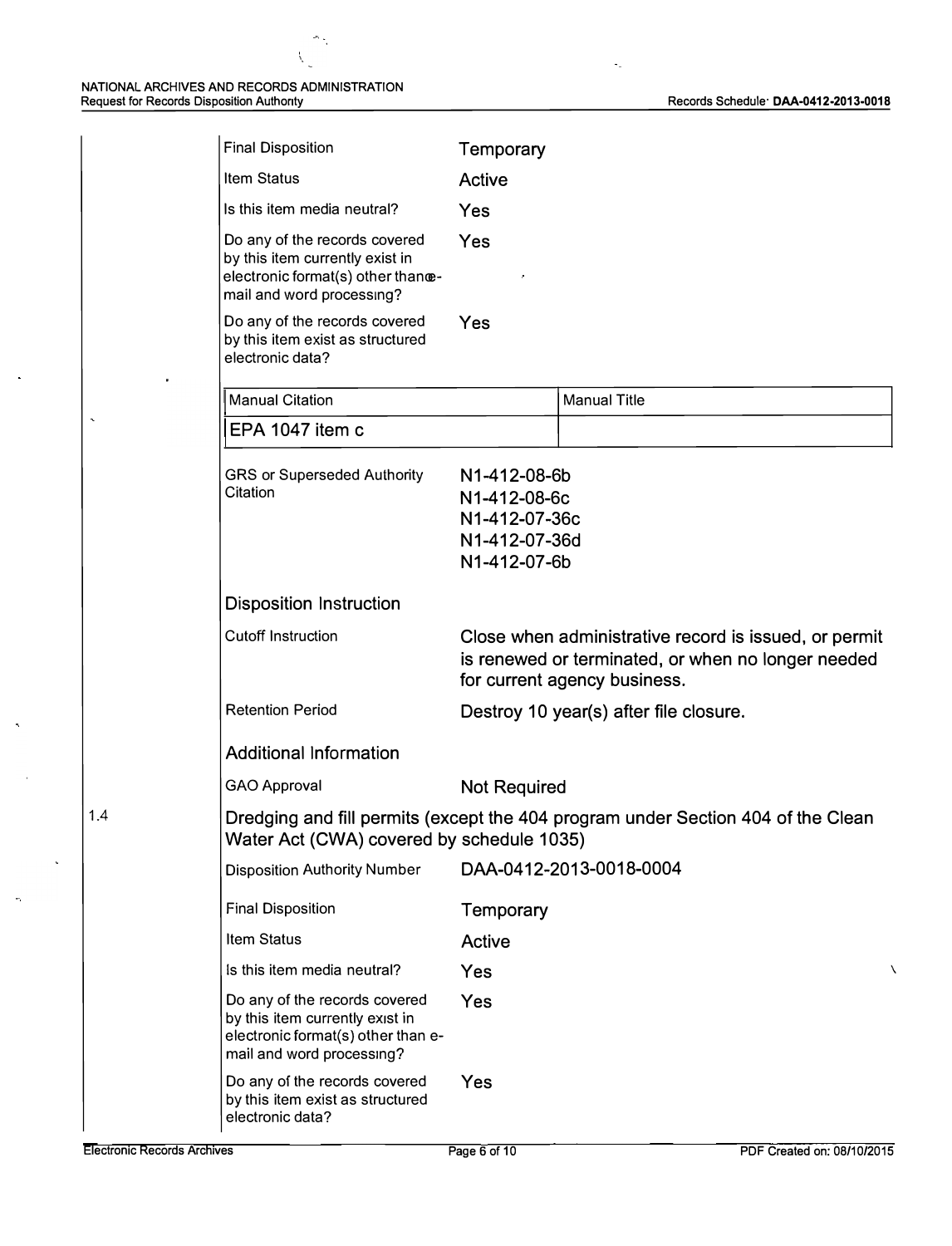#### NATIONAL ARCHIVES AND RECORDS ADMINISTRATION Request for Records Disposition Authority Records Schedule: **DAA-0412-2013-0018**

|     | <b>Manual Citation</b>                                                                                                              |                     | <b>Manual Title</b>                                                                                                                                  |  |
|-----|-------------------------------------------------------------------------------------------------------------------------------------|---------------------|------------------------------------------------------------------------------------------------------------------------------------------------------|--|
|     | EPA 1047 item d                                                                                                                     |                     |                                                                                                                                                      |  |
|     | <b>GRS or Superseded Authority</b><br>Citation                                                                                      | N1-412-08-6d        |                                                                                                                                                      |  |
|     | <b>Disposition Instruction</b>                                                                                                      |                     |                                                                                                                                                      |  |
|     | <b>Cutoff Instruction</b>                                                                                                           | business.           | Close when permit is renewed or terminated<br>(revocation or expiration), or at end of calendar<br>year, or when no longer needed for current agency |  |
|     | <b>Retention Period</b>                                                                                                             |                     | Destroy 5 year(s) after file closure.                                                                                                                |  |
|     | <b>Additional Information</b>                                                                                                       |                     |                                                                                                                                                      |  |
|     | <b>GAO Approval</b>                                                                                                                 | <b>Not Required</b> |                                                                                                                                                      |  |
| 1.5 | Financial and state assurance documents                                                                                             |                     |                                                                                                                                                      |  |
|     | <b>Disposition Authority Number</b>                                                                                                 |                     | DAA-0412-2013-0018-0005                                                                                                                              |  |
|     | <b>Final Disposition</b>                                                                                                            | Temporary           |                                                                                                                                                      |  |
|     | Item Status                                                                                                                         | Active              |                                                                                                                                                      |  |
|     | Is this item media neutral?                                                                                                         | <b>Yes</b>          |                                                                                                                                                      |  |
|     | Do any of the records covered<br>by this item currently exist in<br>electronic format(s) other than e-<br>mail and word processing? | Yes                 |                                                                                                                                                      |  |
|     | Do any of the records covered<br>by this item exist as structured<br>electronic data?                                               | Yes                 |                                                                                                                                                      |  |
|     | <b>Manual Citation</b>                                                                                                              |                     | <b>Manual Title</b>                                                                                                                                  |  |
|     | EPA 1047 item e                                                                                                                     |                     |                                                                                                                                                      |  |
|     | <b>Disposition Instruction</b>                                                                                                      |                     |                                                                                                                                                      |  |
|     | <b>Cutoff Instruction</b>                                                                                                           |                     | Close when related records are destroyed or<br>transferred to the National Archives.                                                                 |  |
|     | <b>Retention Period</b>                                                                                                             |                     | Destroy after file closure or return to submitter.                                                                                                   |  |
|     | <b>Additional Information</b>                                                                                                       |                     |                                                                                                                                                      |  |
|     | <b>GAO Approval</b>                                                                                                                 | <b>Not Required</b> |                                                                                                                                                      |  |
|     |                                                                                                                                     |                     |                                                                                                                                                      |  |

k.

 $\frac{1}{4}$ 

 $\dot{\mathbf{r}}$ 

 $\sigma_{\rm s}$ 

 $\epsilon$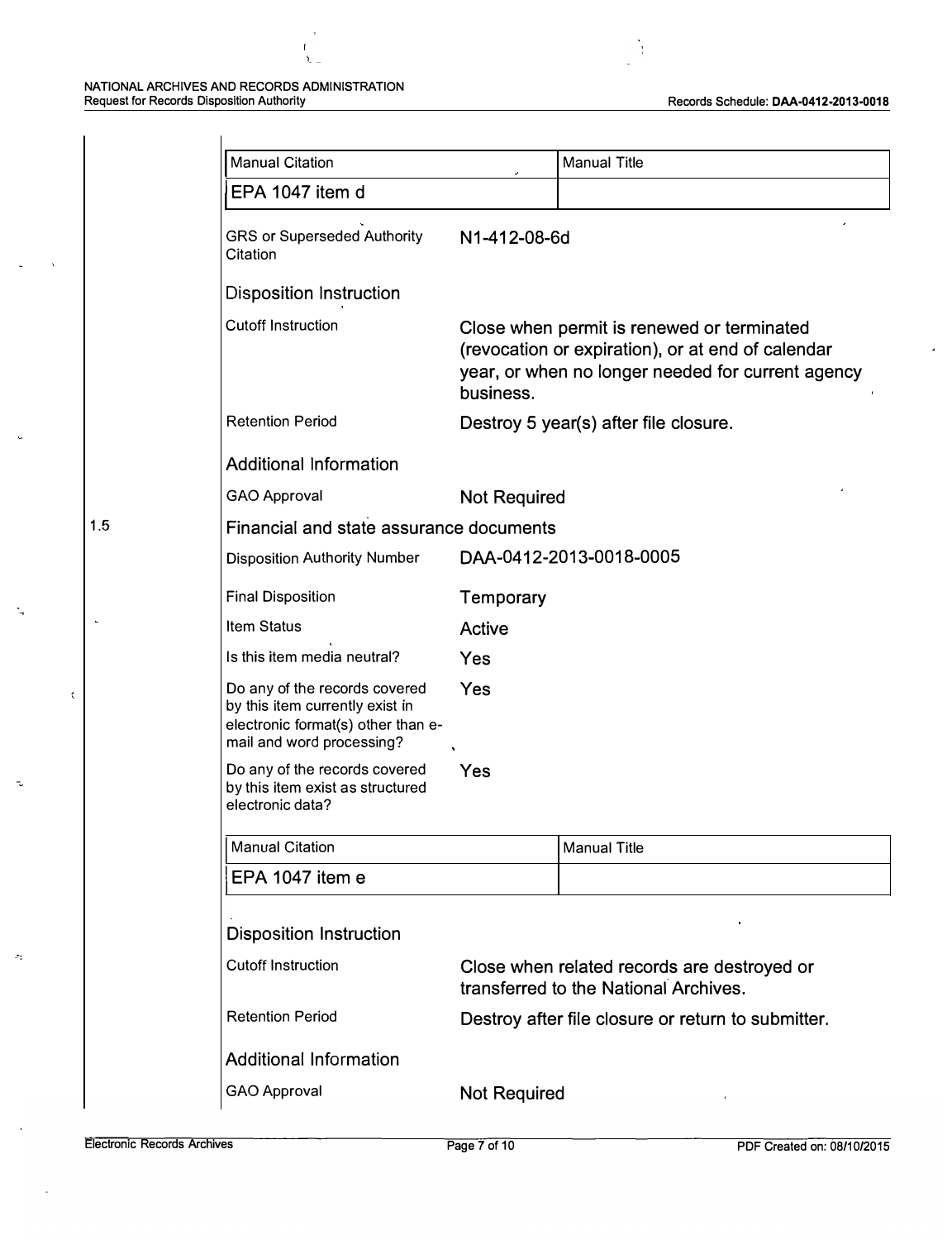# Agency Certification

l hereby certify that I am authorized to act for this agency in matters pertaining to the disposition of its records and that the records proposed for disposal in this schedule are not now needed for the business of the agency or will not be needed after the retention periods specified.

## Signatory Information

| Date       | <b>Action</b>                       | By                         | <b>Title</b>                                                 | Organization                                                                                             |
|------------|-------------------------------------|----------------------------|--------------------------------------------------------------|----------------------------------------------------------------------------------------------------------|
| 08/09/2013 | Certify                             | John Ellis                 | <b>Agency Records Off</b><br>icer                            | <b>Office of Environmental</b><br>Information - Office of<br><b>Information Collection</b>               |
| 11/14/2013 | <b>Return for Revisio</b><br>n      | Henry Wolfinger            | Appraiser                                                    | <b>National Archives and</b><br><b>Records Administration</b><br>- Records Management<br><b>Services</b> |
| 11/15/2013 | <b>Submit For Certific</b><br>ation | <b>Sandy York</b>          | <b>Records Information</b><br>Manager V                      | <b>Office of Environmental</b><br>Information -<br>records and Content<br><b>Management Branch</b>       |
| 11/18/2013 | Certify                             | <b>John Ellis</b>          | <b>Agency Records Off</b><br>icer                            | <b>Office of Environmental</b><br>Information - Office of<br><b>Information Collection</b>               |
| 05/07/2015 | <b>Return for Revisio</b><br>n      | Henry Wolfinger            | Appraiser                                                    | <b>National Archives and</b><br><b>Records Administration</b><br>- Records Management<br><b>Services</b> |
| 05/11/2015 | <b>Submit For Certific</b><br>ation | <b>Sandy York</b>          | <b>Records Information</b><br>Manager V                      | <b>Office of Environmental</b><br>Information -<br>records and Content<br><b>Management Branch</b>       |
| 05/11/2015 | Certify                             | <b>John Ellis</b>          | <b>Agency Records Off</b><br>icer                            | <b>Office of Environmental</b><br>Information - Office of<br><b>Information Collection</b>               |
| 08/03/2015 | <b>Submit for Concur</b><br>rence   | Henry Wolfinger            | Appraiser                                                    | <b>National Archives and</b><br><b>Records Administration</b><br>- Records Management<br><b>Services</b> |
| 08/05/2015 | Concur                              | Margaret<br><b>Hawkins</b> | <b>Director of Records</b><br><b>Management Servic</b><br>es | <b>National Records</b><br><b>Management Program</b><br>- ACNR Records<br><b>Management Serivces</b>     |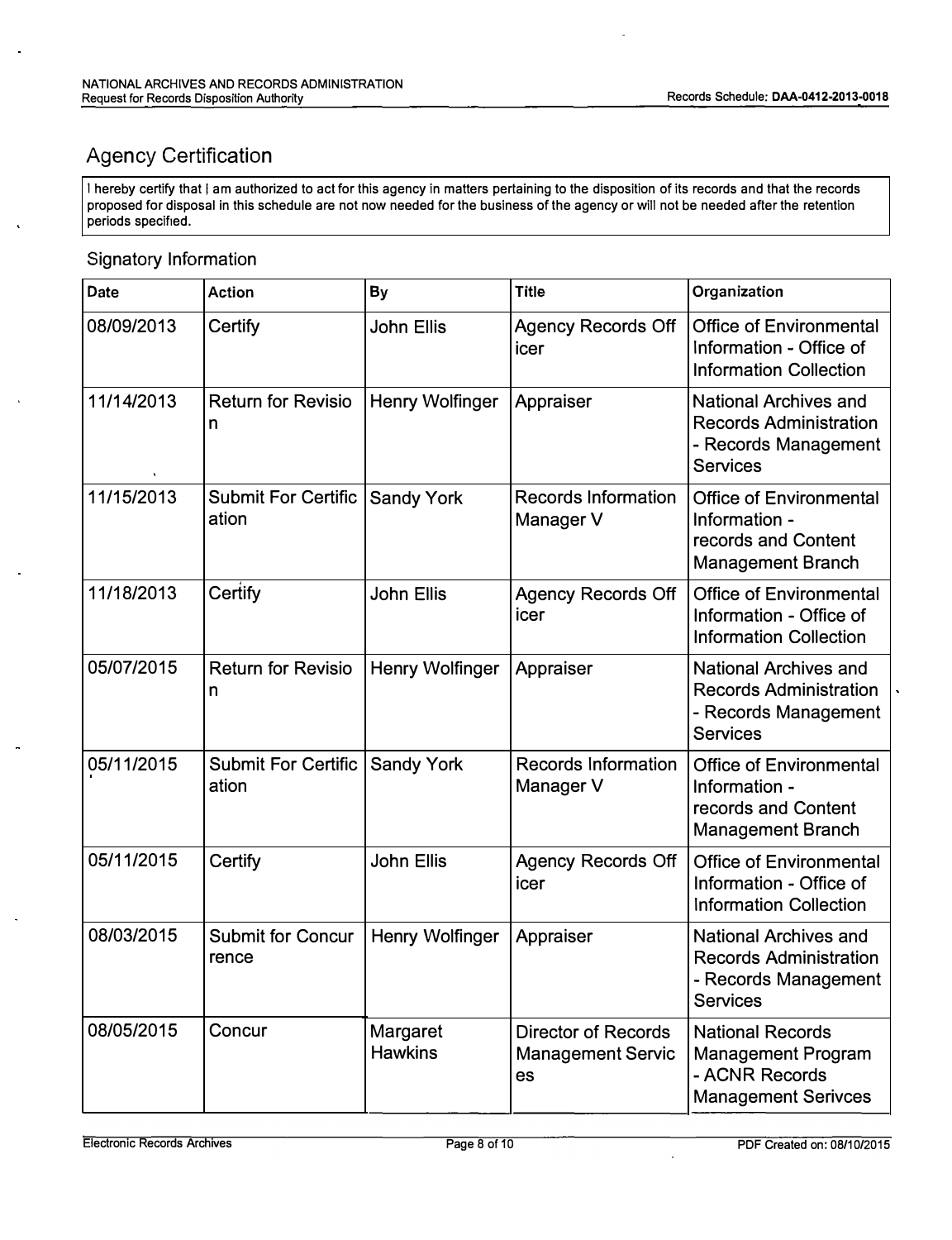#### NATIONAL ARCHIVES AND RECORDS ADMINISTRATION Request for Records Disposition Authority Records Schedule: **DAA-0412-2013-0018**

 $\bar{\chi}$ 

| 08/05/2015 | Concur  | Laurence<br><b>Brewer</b> | Program  | Director, National R   National Archives and<br>ecords Management   Records Administration<br>- National Records<br><b>Management Program</b> |
|------------|---------|---------------------------|----------|-----------------------------------------------------------------------------------------------------------------------------------------------|
| 08/06/2015 | Approve | David Ferriero            | d States | Archivist of the Unite   Office of the Archivist -<br>Office of the Archivist                                                                 |

 $\epsilon$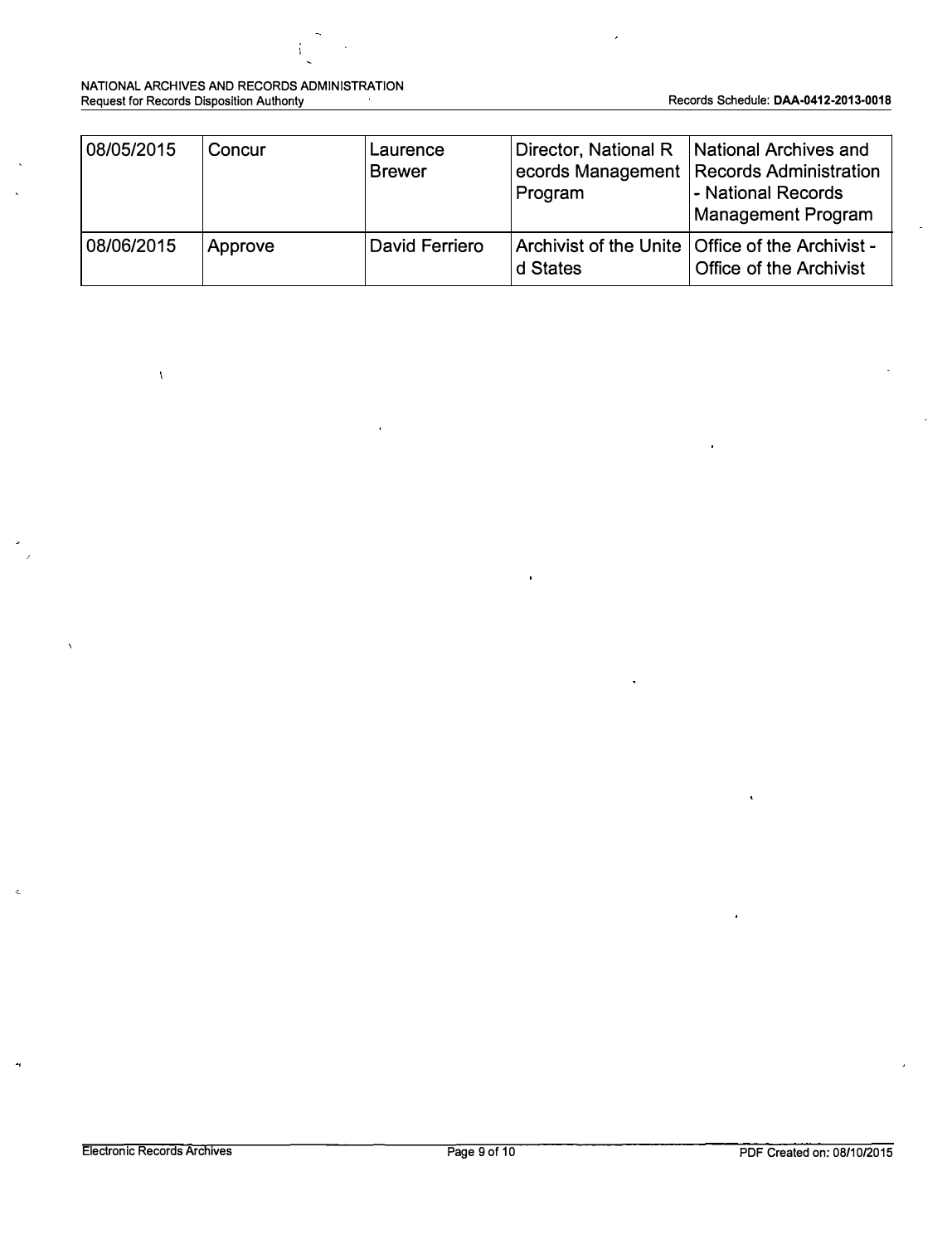**Crosswalk for schedule 1047 November 13, 2013** 

### **204. Permits**

**Activities associated with issuance or denial of environmental permits by EPA offices or authorized states, federal facil ities, interstate, or local agencies.** 

 $\alpha \sim \beta$ د پ

| <b>Previous</b><br><b>Schedule</b> | <b>Previous Title</b>                                                                                                                                     | <b>Previous Retention</b>                                                                                                                                                                                                                                                                                                                                                                                                                                                                                                                                                                     | <b>New</b><br><b>Schedule</b> |
|------------------------------------|-----------------------------------------------------------------------------------------------------------------------------------------------------------|-----------------------------------------------------------------------------------------------------------------------------------------------------------------------------------------------------------------------------------------------------------------------------------------------------------------------------------------------------------------------------------------------------------------------------------------------------------------------------------------------------------------------------------------------------------------------------------------------|-------------------------------|
| 205a(1)<br>N1-412-08-<br>6a(1)     | Permit Files - UIC, when EPA<br>is the permitting authority<br>and UIC exemptions -<br>Nonelectronic                                                      | Close inactive records when<br>a well has been properly<br>plugged, abandoned<br>and terminated per EPA<br>requirements; or when a<br>permit application has been<br>denied or withdrawn; or when<br>a determination has been<br>made that a permit is not<br>required or if the permit has<br>been issued and not acted<br>upon by the company within<br>one year. Transfer to the<br>National Archives 30 years<br>after file closure.                                                                                                                                                      | 1047a                         |
| 205a(2)<br>N1-412-08-<br>6a(2)     | Permit Files - UIC, when EPA<br>is the permitting authority and<br>UIC exemptions - Electronic                                                            | Close inactive records when<br>a well has been properly<br>plugged, abandoned<br>and terminated per EPA<br>requirements; or when a<br>permit application has been<br>denied or withdrawn; or<br>when a determination has<br>been made that a permit is<br>not required or if the permit<br>has been issued and not<br>acted upon by the company<br>within one year. Transfer<br>to the National Archives 5<br>years after file closure, with<br>any related documentation<br>and external finding aids, as<br>specified in 36 CFR 1235.44-<br>1235.50 or standards<br>applicable at the time. | 1047a                         |
| 205a(3)<br>N1-412-08-<br>6a(3)     | Permit Files - UIC, when EPA<br>is the permitting authority and<br>UIC exemptions - Electronic<br>copy of records transferred to<br>the National Archives | Close file upon transfer to<br>the National Archives. Delete<br>after electronic record copy is<br>successfully transferred to the<br>National Archives.                                                                                                                                                                                                                                                                                                                                                                                                                                      | 1047<br>quidance<br>008a      |
| 205b<br>N1-412-08-<br>6b           | Permit Files - NPDES minor<br>permits                                                                                                                     | Close inactive records when<br>no longer needed. Destroy<br>10 years after file closure.                                                                                                                                                                                                                                                                                                                                                                                                                                                                                                      | 1047c                         |
| 205c<br>N1-412-08-<br>6c           | Permit Files - All others,<br>excluding those covered in<br>items a, b and d                                                                              | Close inactive records at<br>permit renewal or termination<br>(revocation or expiration)<br>or at end of calendar year.<br>Destroy 10 years after file                                                                                                                                                                                                                                                                                                                                                                                                                                        | 1047c                         |

 $\mathcal{L}_{\mathcal{S}}$ 

 $\lambda$